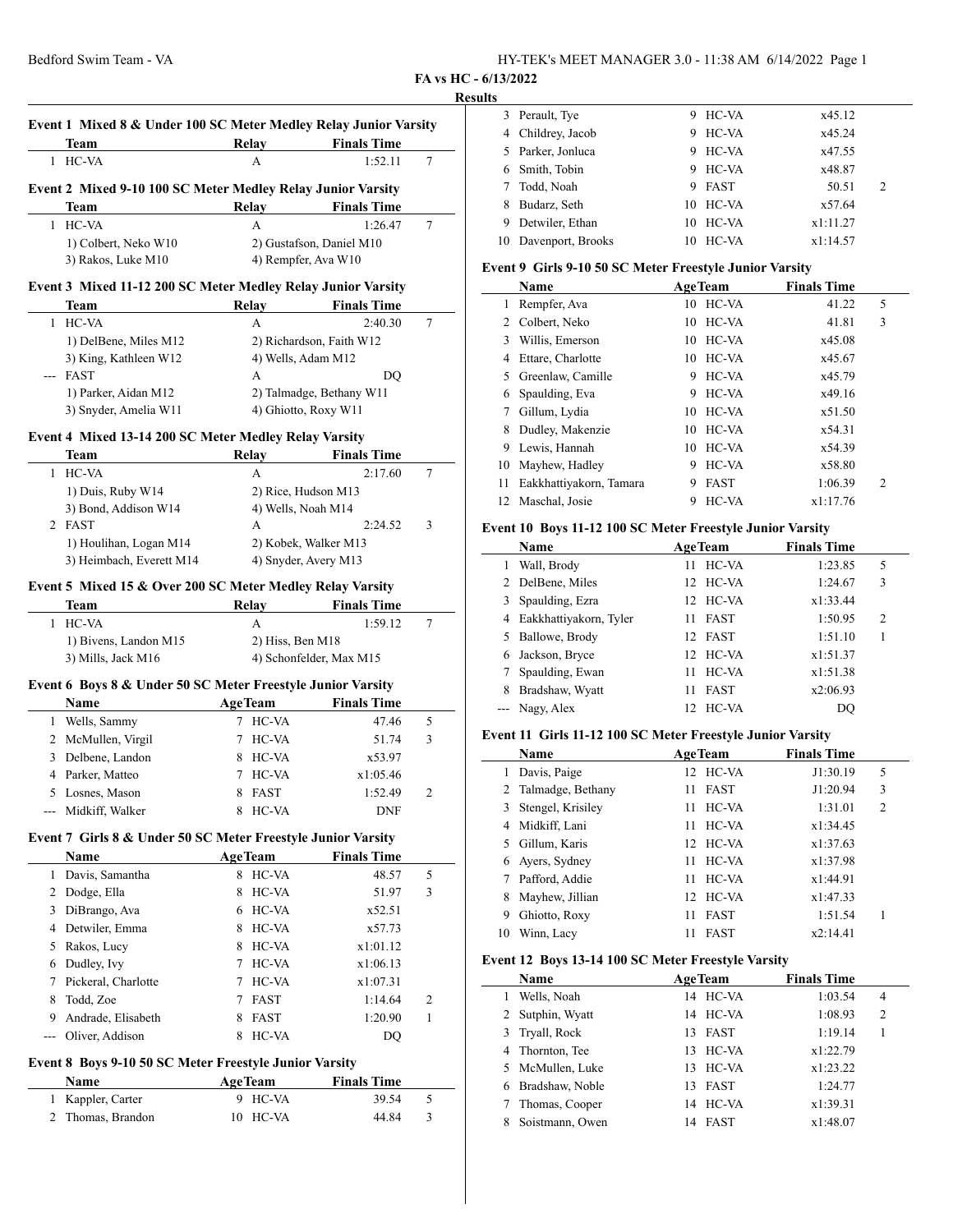| HY-TEK's MEET MANAGER 3.0 - 11:38 AM 6/14/2022 Page 2 |  |
|-------------------------------------------------------|--|
|-------------------------------------------------------|--|

### **FA vs HC - 6/13/2022 Results**

 $\overline{\phantom{a}}$ 

 $\overline{\phantom{0}}$ 

 $\overline{a}$ 

| Event 13 Girls 13-14 100 SC Meter Freestyle Varsity |                   |     |                |                    |   |  |  |
|-----------------------------------------------------|-------------------|-----|----------------|--------------------|---|--|--|
|                                                     | <b>Name</b>       |     | <b>AgeTeam</b> | <b>Finals Time</b> |   |  |  |
| 1                                                   | Duis, Ruby        |     | 14 HC-VA       | 1:08.32            | 4 |  |  |
| 2                                                   | French, Mac       | 13. | FAST           | 1:12.67            | 2 |  |  |
| 3                                                   | Loucks, Emmy      | 13  | <b>FAST</b>    | 1:23.70            |   |  |  |
| 4                                                   | Guo, Angelina     |     | 14 FAST        | x1:24.96           |   |  |  |
|                                                     | 5 Powell, Emily   | 13  | <b>FAST</b>    | x1:27.06           |   |  |  |
| 6                                                   | Neylon, Paige     |     | 14 HC-VA       | 1:28.56            |   |  |  |
|                                                     | Seager, Abbi      | 13  | <b>FAST</b>    | x1:33.03           |   |  |  |
| 8                                                   | Williams, Charlie | 14  | FAST           | x1:37.21           |   |  |  |
| 9                                                   | Rolfs, Soph       | 13  | <b>FAST</b>    | x1:39.45           |   |  |  |

#### **Event 14 Boys 15 & Over 100 SC Meter Freestyle Varsity**

| <b>Name</b>      |    | <b>AgeTeam</b> | <b>Finals Time</b> |   |
|------------------|----|----------------|--------------------|---|
| Paris, Kalib     |    | 15 HC-VA       | 1:00.87            | 4 |
| *2 King, Luke    |    | 17 HC-VA       | x1:03.45           |   |
| *2 Rempfer, Owen |    | 16 HC-VA       | 1:03.45            | 2 |
| 4 Kobek, Will    |    | 15 FAST        | 1:03.96            |   |
| *5 Tanner, Talon |    | 16 HC-VA       | x1:09.39           |   |
| *5 Maddox, Zack  |    | 16 HC-VA       | x1:09.39           |   |
| Faris, Caleb     |    | 16 FAST        | 1:45.38            |   |
| --- Smith, Josh  | 17 | HC-VA          | DO                 |   |

#### **Event 15 Girls 15 & Over 100 SC Meter Freestyle Varsity**

|    | <b>Name</b>        | <b>AgeTeam</b> | <b>Finals Time</b> |
|----|--------------------|----------------|--------------------|
|    | Wagoner, Arleigh   | HC-VA<br>17    | 1:10.18<br>4       |
| 2  | Mills, Anna        | 15 HC-VA       | 1:11.07<br>2       |
| 3  | Heimbach, Payton   | 16 FAST        | 1:13.55            |
| 4  | Bivens, Madison    | 17 HC-VA       | x1:16.85           |
| 5. | Pafford, Olivia    | HC-VA<br>18    | x1:30.02           |
| 6  | Glickstein, Corine | 15 HC-VA       | x1:31.94           |
|    | Pafford, Hadley    | 15 HC-VA       | x1:39.58           |
| 8  | Fabri, Kira        | 15 FAST        | 1:48.65            |
| 9  | Maddox, Karsen     | HC-VA<br>18    | x2:17.44           |

#### **Event 16 Boys 13-14 50 SC Meter Backstroke Varsity**

| <b>Name</b>        | <b>AgeTeam</b> | <b>Finals Time</b> |                |
|--------------------|----------------|--------------------|----------------|
| Kobek, Walker      | 13 FAST        | 36.28              | $\overline{4}$ |
| 2 Houlihan, Logan  | 14 FAST        | 40.99              | 2              |
| Stanley, Sam       | 14 HC-VA       | 45.25              |                |
| 4 Harvey, Caden    | 14 HC-VA       | 48.20              |                |
| 5 Soistmann, Owen  | 14 FAST        | x55.25             |                |
| 6 Maschal, Jackson | 13 HC-VA       | x56.76             |                |
| Budarz, Jonas      | 13 HC-VA       | x1:01.61           |                |

#### **Event 17 Girls 13-14 50 SC Meter Backstroke Varsity**

|    | <b>Name</b>       |    | <b>AgeTeam</b> | <b>Finals Time</b> |   |
|----|-------------------|----|----------------|--------------------|---|
| 1  | Kauffman, Kylie   |    | 14 FAST        | 41.54              | 4 |
| 2  | Guo, Angelina     |    | 14 FAST        | 43.12              | 2 |
| 3  | Rumrill, Abbi     |    | 13 HC-VA       | 43.33              | 1 |
| 4  | Thomas, Bailey    |    | 14 HC-VA       | 43.93              |   |
| 5  | Gustafson, Zelynn |    | 13 HC-VA       | x46.61             |   |
| 6  | Loucks, Emmy      |    | 13 FAST        | x47.53             |   |
|    | Bradshaw, Ava     |    | 14 FAST        | x49.04             |   |
| 8  | Williams, Charlie |    | 14 FAST        | x53.08             |   |
| 9  | Seager, Abbi      |    | 13 FAST        | x54.33             |   |
| 10 | Powell, Emily     | 13 | FAST           | x59.61             |   |
|    | Reynolds, Lilli   |    | 14 HC-VA       | DO                 |   |

| Name |                                                         |    | <b>AgeTeam</b> | <b>Finals Time</b> |                |
|------|---------------------------------------------------------|----|----------------|--------------------|----------------|
| 1    | Schonfelder, Max                                        | 15 | HC-VA          | 30.63              | 4              |
| 2    | Schonfelder, Evan                                       | 18 | HC-VA          | 32.03              | 2              |
| 3    | Smith, Hunter                                           | 17 | <b>FAST</b>    | 32.75              | 1              |
|      | Event 19 Girls 15 & Over 50 SC Meter Backstroke Varsity |    |                |                    |                |
|      | Name                                                    |    | <b>AgeTeam</b> | <b>Finals Time</b> |                |
| 1    | Dodge, Sophie                                           | 18 | HC-VA          | 37.31              | 4              |
| 2    | Champney, Rylee                                         | 16 | HC-VA          | 37.59              | $\overline{c}$ |
| 3    | Salazar, Ellie                                          | 15 | HC-VA          | x39.43             |                |
| 4    | Harvey, Taryn                                           | 17 | HC-VA          | x39.72             |                |
| 5    | Bauserman, Savannah                                     | 18 | HC-VA          | x42.33             |                |
| 6    | Phillips, Ellen                                         | 17 | HC-VA          | x44.61             |                |
| 7    | Loucks, Sara Lynn                                       |    | 16 FAST        | 46.00              | 1              |
| 8    | Pafford, Avery                                          | 16 | HC-VA          | x47.18             |                |
| 9    | Lewis, Kaitlyn                                          | 17 | HC-VA          | x49.86             |                |
| 10   | Fabri, Kira                                             | 15 | <b>FAST</b>    | 52.54              |                |
| 11   | McMullen, Ella                                          | 15 | HC-VA          | x53.36             |                |
| 12   | Ettare, Arden                                           | 15 | HC-VA          | x56.81             |                |

#### **Event 20 Boys 8 & Under 25 SC Meter Butterfly Junior Varsity**

| Name              | <b>AgeTeam</b> | <b>Finals Time</b> |  |
|-------------------|----------------|--------------------|--|
| 1 DiBrango, Mason | 8 HC-VA        | 22.27              |  |

#### **Event 21 Girls 8 & Under 25 SC Meter Butterfly Junior Varsity**

| <b>Name</b>      | <b>AgeTeam</b> | <b>Finals Time</b> |               |
|------------------|----------------|--------------------|---------------|
| 1 Gleason, Rowan | 8 HC-VA        | 29.20              |               |
| 2 Dodge, Ella    | 8 HC-VA        | 29.85              | $\mathcal{R}$ |

#### **Event 22 Boys 9-10 25 SC Meter Butterfly Junior Varsity**

| <b>Name</b>              | <b>AgeTeam</b> |          | <b>Finals Time</b> |               |
|--------------------------|----------------|----------|--------------------|---------------|
| 1 Gustafson, Daniel      |                | 10 HC-VA | 18.79              | $\mathcal{D}$ |
| 2 Patterson, Mason       |                | 9 HC-VA  | 20.77              | 3             |
| 3 Mejia-Ibarra, Santiago |                | 9 FAST   | 20.98              |               |
| Rakos, Luke              |                | 10 HC-VA | x23.58             |               |

#### **Event 23 Girls 9-10 25 SC Meter Butterfly Junior Varsity**

| <b>Name</b>           | <b>AgeTeam</b> | <b>Finals Time</b> |  |  |
|-----------------------|----------------|--------------------|--|--|
| 1 Rempfer, Ava        | 10 HC-VA       | 22.07              |  |  |
| 2 Andrade, Emilia     | 10 FAST        | 24.12              |  |  |
| 3 Glickstein, Rachael | 10 HC-VA       | 44.29              |  |  |

## **Event 24 Boys 11-12 50 SC Meter Butterfly Junior Varsity**

| <b>Name</b>         | <b>AgeTeam</b> | <b>Finals Time</b> |               |
|---------------------|----------------|--------------------|---------------|
| 1 Wells, Adam       | 12 HC-VA       | 37.54              |               |
| 2 Glickstein, Grant | $12$ HC-VA     | 55.79              | $\mathcal{R}$ |
| --- Ancona, Luke    | 11 HC-VA       | DO                 |               |

#### **Event 25 Girls 11-12 50 SC Meter Butterfly Junior Varsity**

| Name                | <b>AgeTeam</b> | <b>Finals Time</b> |               |
|---------------------|----------------|--------------------|---------------|
| 1 King, Kathleen    | 12 HC-VA       | 41.34              |               |
| 2 Bond, Audrey Rose | 12 HC-VA       | 42.68              | $\mathcal{R}$ |
| 3 Snyder, Amelia    | 11 FAST        | 45.47              |               |

#### **Event 26 Boys 13-14 100 SC Meter Butterfly Varsity**

| <b>Name</b>         | <b>AgeTeam</b> | <b>Finals Time</b> |  |
|---------------------|----------------|--------------------|--|
| 1 Rice, Hudson      | 13 HC-VA       | 1:06.87            |  |
| 2 Heimbach, Everett | 14 FAST        | 1:20.19            |  |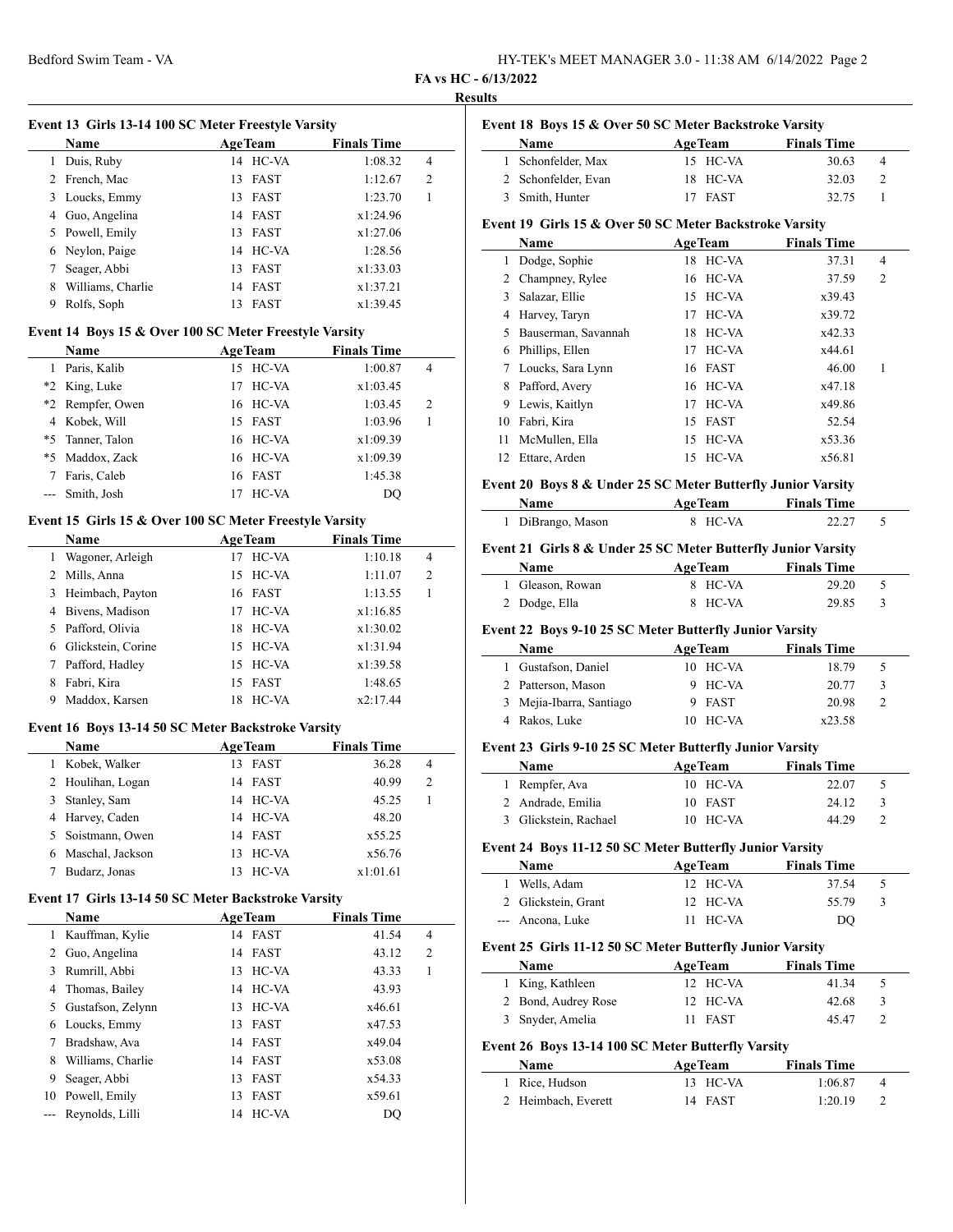**FA vs HC - 6/13/2022**

## **Results**

 $\overline{a}$ 

 $\overline{\phantom{a}}$ 

|        | Event 27 Girls 13-14 100 SC Meter Butterfly Varsity<br>Name          | <b>AgeTeam</b>          | <b>Finals Time</b> |                |
|--------|----------------------------------------------------------------------|-------------------------|--------------------|----------------|
|        | --- Bond, Addison                                                    | 14 HC-VA                | DQ                 |                |
|        | Event 28 Boys 15 & Over 100 SC Meter Butterfly Varsity               |                         |                    |                |
|        | Name                                                                 | <b>AgeTeam</b>          | <b>Finals Time</b> |                |
| 1      | Mills, Jack                                                          | 16 HC-VA                | 1:00.61            | $\overline{4}$ |
|        | 2 Smith, Josh                                                        | 17<br>HC-VA             | 1:11.35            | 2              |
|        | 3 King, Luke                                                         | HC-VA<br>17             | x1:21.84           |                |
|        | 4 Bivens, Landon                                                     | HC-VA<br>15             | x1:27.66           |                |
|        | Event 29 Girls 15 & Over 100 SC Meter Butterfly Varsity              |                         |                    |                |
|        | Name                                                                 | AgeTeam Finals Time     |                    |                |
|        | 1 Bivens, Madison                                                    | 17 HC-VA                | 1:35.32            | 4              |
|        |                                                                      |                         |                    |                |
|        | Event 30 Boys 8 & Under 25 SC Meter Freestyle Junior Varsity<br>Name | <b>AgeTeam</b>          | <b>Finals Time</b> |                |
|        | 1 Wells, Sammy                                                       | 7 HC-VA                 | 21.57              | 5              |
|        | 2 McMullen, Virgil                                                   | $\tau$<br>HC-VA         | 23.06              | 3              |
|        | 3 Midkiff, Walker                                                    | 8 HC-VA                 | x27.30             |                |
|        | 4 Parker, Matteo                                                     | HC-VA<br>7              | x29.72             |                |
|        | 5 Gleason, Maverick                                                  | 6 HC-VA                 |                    |                |
|        |                                                                      | <b>FAST</b><br>7        | x29.95             | 2              |
|        | 6 Talmadge, Isaac                                                    |                         | 34.73              |                |
| 7<br>8 | Tanner, Keaton<br>Losnes, Mason                                      | HC-VA<br>6<br>FAST<br>8 | x38.76             | 1              |
|        |                                                                      |                         | 48.67              |                |
|        | Event 31 Girls 8 & Under 25 SC Meter Freestyle Junior Varsity        |                         |                    |                |
|        | Name                                                                 | <b>AgeTeam</b>          | <b>Finals Time</b> |                |
|        | 1 DiBrango, Ava                                                      | 6 HC-VA                 | 23.72              | 5              |
|        | 2 Davis, Samantha                                                    | HC-VA<br>8              | 24.56              | 3              |
|        | 3 Detwiler, Emma                                                     | 8<br>HC-VA              | x25.23             |                |
|        | 4 Rakos, Lucy                                                        | HC-VA<br>8              | x26.60             |                |
| 5      | Kobek, Amelia                                                        | 7<br><b>FAST</b>        | 27.81              | 2              |
| 6      | Dudley, Ivy                                                          | HC-VA<br>7              | x31.14             |                |
| 7      | Todd, Zoe                                                            | FAST<br>7               | 34.37              | 1              |
| 8      | Tinnell, Hadley                                                      | HC-VA<br>6              | x37.24             |                |
|        | 9 Andrade, Elisabeth                                                 | FAST<br>8               | x37.85             |                |
| 10     | Dudley, Lexy                                                         | HC-VA<br>6              | x39.50             |                |
|        | Event 32 Boys 9-10 25 SC Meter Freestyle Junior Varsity              |                         |                    |                |
|        | <b>Name</b>                                                          | AgeTeam Finals Time     |                    |                |
| 1      | Venable, Kolton                                                      | 10 HC-VA                | 17.43              | 5              |
| 2      | Kappler, Carter                                                      | 9<br>HC-VA              | 18.39              | 3              |
|        | 3 Patterson, Mason                                                   | HC-VA<br>9              | x18.41             |                |
| 4      | Thomas, Brandon                                                      | HC-VA<br>10             | x20.42             |                |
| 5.     | Rakos, Luke                                                          | 10<br>HC-VA             | x20.68             |                |
|        | 6 Smith, Tobin                                                       | 9<br>HC-VA              | x21.08             |                |
| 7      | Childrey, Jacob                                                      | HC-VA<br>9              | x21.12             |                |
| 8      | Perault, Tye                                                         | HC-VA<br>9              | x21.51             |                |
| 9      | Todd, Noah                                                           | FAST<br>9               | 21.90              | 2              |
| 10     | Parker, Jonluca                                                      | 9<br>HC-VA              | x22.01             |                |
| 11     | Thomas, Brodie                                                       | 10                      |                    |                |
|        |                                                                      | HC-VA                   | x22.56             |                |
| 12     | Budarz, Seth                                                         | 10<br>HC-VA             | x26.09             |                |
| 13     | Detwiler, Ethan                                                      | 10<br>HC-VA             | x29.15             |                |
| 14     | Davenport, Brooks                                                    | HC-VA<br>10             | x33.32             |                |
|        | Event 33 Girls 9-10 25 SC Meter Freestyle Junior Varsity             |                         |                    |                |
|        | Name                                                                 | <b>AgeTeam</b>          | <b>Finals Time</b> |                |
|        |                                                                      |                         |                    |                |

|    | 2 Willis, Emerson       |    | 10 HC-VA | 20.80  | 3              |  |
|----|-------------------------|----|----------|--------|----------------|--|
| 3  | Spaulding, Eva          | 9  | HC-VA    | x21.57 |                |  |
| 4  | Andrade, Emilia         |    | 10 FAST  | 22.09  | $\overline{c}$ |  |
| 5. | Gillum, Lydia           |    | 10 HC-VA | x23.22 |                |  |
| 6  | Dudley, Makenzie        |    | 10 HC-VA | x23.76 |                |  |
|    | Lewis, Hannah           |    | 10 HC-VA | x24.95 |                |  |
| 8  | Mayhew, Hadley          | 9  | HC-VA    | x25.03 |                |  |
| 9  | Eakkhattiyakorn, Tamara | 9  | FAST     | 31.04  |                |  |
| 10 | Glickstein, Rachael     | 10 | HC-VA    | x35.87 |                |  |
| 11 | Maschal, Josie          | 9  | HC-VA    | x37.20 |                |  |
|    |                         |    |          |        |                |  |

## **Event 34 Boys 11-12 50 SC Meter Freestyle Junior Varsity**

|     | Name                   | <b>AgeTeam</b> |             | <b>Finals Time</b> |                |  |
|-----|------------------------|----------------|-------------|--------------------|----------------|--|
| 1   | Benson, Jet            |                | 12 HC-VA    | 34.13              | 5              |  |
| 2   | Wall, Brody            | 11             | HC-VA       | 35.40              | 3              |  |
| 3   | Spaulding, Ezra        | 12             | HC-VA       | x38.55             |                |  |
| 4   | Parker, Aidan          |                | 12 FAST     | 41.00              | $\overline{c}$ |  |
| 5   | Jackson, Bryce         | 12             | HC-VA       | x41.30             |                |  |
| 6   | Thomas, Sean           |                | 12 HC-VA    | x43.66             |                |  |
| 7   | Glickstein, Grant      |                | 12 HC-VA    | x45.12             |                |  |
| 8   | Ballowe, Brody         | 12             | <b>FAST</b> | 46.31              | 1              |  |
| 9   | Spaulding, Ewan        | 11             | HC-VA       | x47.84             |                |  |
| 10  | Eakkhattiyakorn, Tyler | 11             | <b>FAST</b> | x51.25             |                |  |
| 11  | Ancona, Luke           | 11             | HC-VA       | x54.67             |                |  |
| 12  | Bradshaw, Wyatt        | 11             | <b>FAST</b> | x55.21             |                |  |
| 13  | Winn, Ben              | 11             | <b>FAST</b> | x1:03.20           |                |  |
|     | Reynolds, Avery        | 12             | HC-VA       | DQ                 |                |  |
| --- | Nagy, Alex             |                | 12 HC-VA    | DO                 |                |  |

# **Event 35 Girls 11-12 50 SC Meter Freestyle Junior Varsity**

|    | Name              | <b>AgeTeam</b>    | <b>Finals Time</b> |   |  |
|----|-------------------|-------------------|--------------------|---|--|
| 1  | Bond, Audrey Rose | 12 HC-VA          | 37.85              | 5 |  |
| 2  | Davis, Paige      | HC-VA<br>12       | 38.29              | 3 |  |
| 3  | Richardson, Faith | HC-VA<br>12       | x38.96             |   |  |
| 4  | Snyder, Amelia    | <b>FAST</b><br>11 | 40.35              | 2 |  |
| 5  | Stengel, Krisiley | HC-VA<br>11       | x40.52             |   |  |
| 6  | Midkiff, Lani     | HC-VA<br>11       | x40.95             |   |  |
| 7  | Ayers, Sydney     | HC-VA<br>11       | x42.34             |   |  |
| 8  | Gillum, Karis     | HC-VA<br>12       | x42.69             |   |  |
| 9  | Sutphin, Cyndel   | 12 HC-VA          | x45.16             |   |  |
| 10 | Mayhew, Jillian   | 12 HC-VA          | x45.37             |   |  |
| 11 | Lewis, Zoey       | HC-VA<br>12       | x45.90             |   |  |
| 12 | Fabri, Lacey      | <b>FAST</b><br>11 | 47.12              | 1 |  |
| 13 | Pafford, Addie    | HC-VA<br>11       | x48.34             |   |  |
| 14 | Stanley, Riley    | HC-VA<br>12       | x48.81             |   |  |
| 15 | Winn, Lacy        | <b>FAST</b><br>11 | x54.98             |   |  |

## **Event 36 Boys 13-14 50 SC Meter Freestyle Varsity**

|    | Name              |     | <b>AgeTeam</b> | <b>Finals Time</b> |                |  |
|----|-------------------|-----|----------------|--------------------|----------------|--|
|    | Sutphin, Wyatt    |     | 14 HC-VA       | 29.81              | 4              |  |
|    | 2 Snyder, Avery   | 13. | <b>FAST</b>    | 30.54              | $\overline{2}$ |  |
|    | 3 Tryall, Rock    | 13. | FAST           | 33.38              |                |  |
|    | 4 Harvey, Caden   |     | 14 HC-VA       | 33.63              |                |  |
|    | 5 Bradshaw, Noble | 13  | <b>FAST</b>    | x36.29             |                |  |
|    | 6 McMullen, Luke  | 13  | HC-VA          | x38.28             |                |  |
|    | Stanley, Sam      |     | 14 HC-VA       | x38.42             |                |  |
| 8  | Maschal, Jackson  | 13. | HC-VA          | x39.97             |                |  |
| 9  | Thomas, Cooper    | 14  | HC-VA          | x42.60             |                |  |
| 10 | Soistmann, Owen   | 14  | <b>FAST</b>    | x45.91             |                |  |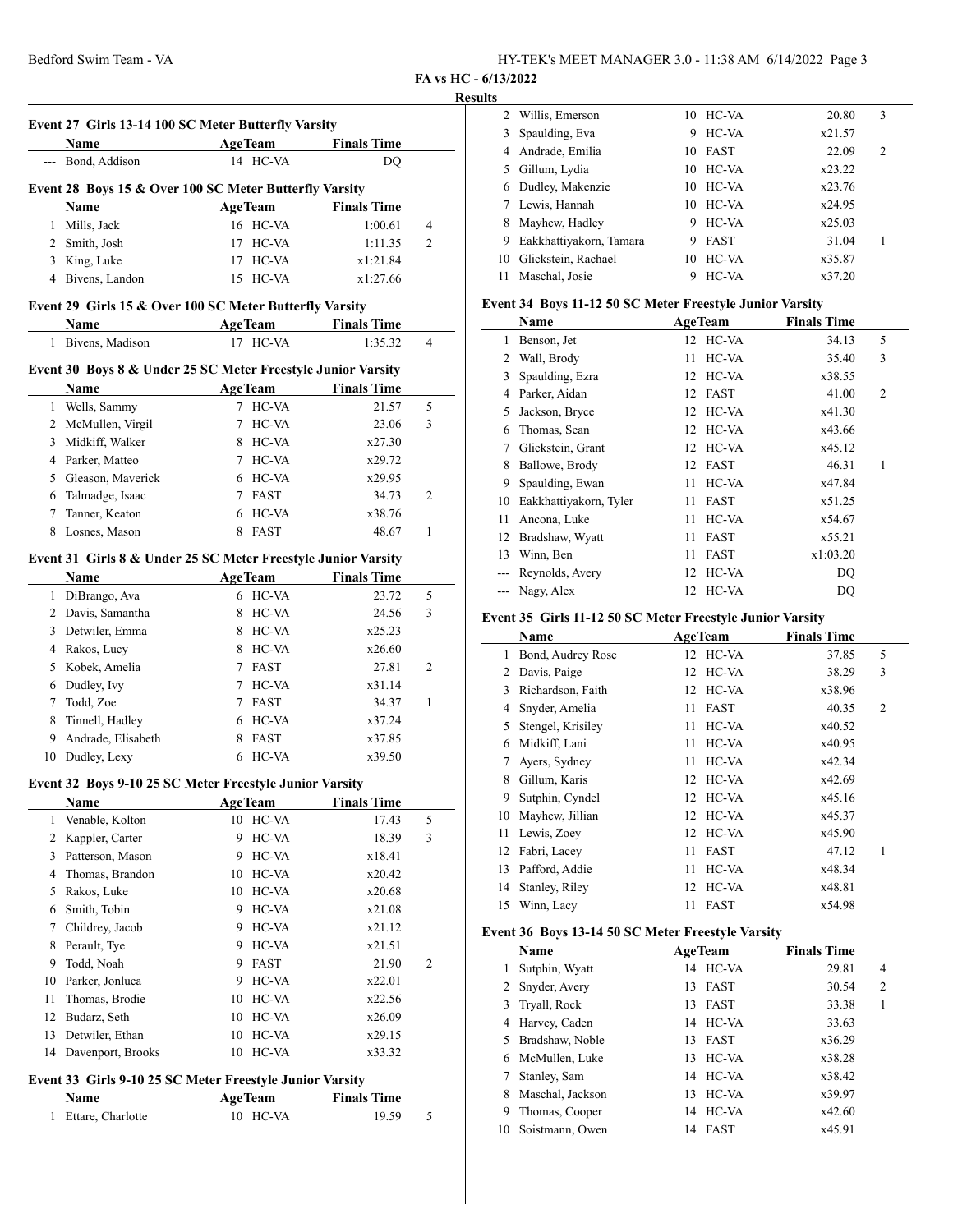| HY-TEK's MEET MANAGER 3.0 - 11:38 AM 6/14/2022 Page 4 |  |
|-------------------------------------------------------|--|
|-------------------------------------------------------|--|

**FA vs HC - 6/13/2022**

#### **Results**

|    |                                                          | (Event 36 Boys 13-14 50 SC Meter Freestyle Varsity) | <b>Finals Time</b>          |                |
|----|----------------------------------------------------------|-----------------------------------------------------|-----------------------------|----------------|
| 11 | Name<br>Budarz, Jonas                                    | <b>AgeTeam</b><br>13 HC-VA                          | x50.51                      |                |
|    |                                                          |                                                     |                             |                |
|    | Event 37 Girls 13-14 50 SC Meter Freestyle Varsity       |                                                     |                             |                |
|    | Name                                                     | <b>AgeTeam</b>                                      | <b>Finals Time</b>          |                |
|    | 1 Richardson, Reese                                      | 14 HC-VA                                            | 32.19                       | 4              |
|    | 2 Gustafson, Zelynn                                      | 13<br>HC-VA                                         | 34.38                       | 2              |
|    | 3 Bradshaw, Ava                                          | 14 FAST                                             | 34.42                       | 1              |
|    | 4 Guo, Angelina                                          | 14 FAST                                             | 35.65                       |                |
| 5  | Loucks, Emmy                                             | 13 FAST                                             | x37.72                      |                |
| 6  | Neylon, Paige                                            | 14 HC-VA                                            | x38.40                      |                |
|    | 7 Powell, Emily                                          | 13<br>FAST                                          | x38.41                      |                |
| 8  | Williams, Charlie                                        | 14 FAST                                             | x39.56                      |                |
| 9  | Seager, Abbi                                             | 13<br>FAST                                          | x39.74                      |                |
| 10 | French, Mac                                              | FAST<br>13                                          | x45.54                      |                |
| 11 | Reynolds, Lilli                                          | 14 HC-VA                                            | x51.23                      |                |
|    | Event 38 Boys 15 & Over 50 SC Meter Freestyle Varsity    |                                                     |                             |                |
|    | Name                                                     | <b>AgeTeam</b>                                      | <b>Finals Time</b>          |                |
|    | 1 Schonfelder, Evan                                      | 18 HC-VA                                            | 27.80                       | 4              |
|    | 2 Kobek, Will                                            | 15 FAST                                             | 28.37                       | 2              |
|    | 3 Rempfer, Owen                                          | 16 HC-VA                                            | 28.45                       | 1              |
|    | 4 Bivens, Landon                                         | 15 HC-VA                                            | x28.93                      |                |
| 5  | Smith, Hunter                                            | 17 FAST                                             | 29.00                       |                |
| 6  | Wagoner, Sam                                             | 15<br>HC-VA                                         | x29.51                      |                |
| 7  | Tanner, Talon                                            | HC-VA<br>16                                         | x30.07                      |                |
| 8  | Paris, Kalib                                             | HC-VA<br>15                                         | x41.56                      |                |
|    |                                                          |                                                     |                             |                |
|    | Event 39 Girls 15 & Over 50 SC Meter Freestyle Varsity   |                                                     |                             |                |
|    | Name                                                     | <b>AgeTeam</b>                                      | <b>Finals Time</b>          |                |
|    | 1 Champney, Rylee                                        | 16 HC-VA                                            | 31.71                       | $\overline{4}$ |
|    | 2 Harvey, Taryn                                          | 17 HC-VA                                            | 31.73                       | 2              |
|    | 3 Dodge, Sophie                                          | 18 HC-VA                                            | x33.19                      |                |
|    | 4 Pettyjohn, Hannah                                      | 18 HC-VA                                            | x33.53                      |                |
|    | 5 Phillips, Ellen                                        | 17 HC-VA                                            | x35.16                      |                |
|    | 6 Pafford, Avery                                         | 16 HC-VA                                            | x35.29                      |                |
| 7  | McMullen, Ella                                           | 15<br>HC-VA                                         | x40.14                      |                |
| 8  | Pafford, Hadley                                          | 15 HC-VA                                            | x42.61                      |                |
| 9  | Ettare, Arden                                            | 15 HC-VA                                            | x43.66                      |                |
|    | 10 Fabri, Kira                                           | 15 FAST                                             | 47.79                       | 1              |
|    | Event 40 Boys 13-14 50 SC Meter Breaststroke Varsity     |                                                     |                             |                |
|    | Name                                                     | <b>AgeTeam</b>                                      | <b>Finals Time</b>          |                |
|    | 1 Rice, Hudson                                           | 13 HC-VA                                            | 37.76                       | 4              |
|    | 2 Heimbach, Everett                                      | 14 FAST                                             | 40.95                       | 2              |
|    | 3 King, Liam                                             | 14 HC-VA                                            | 43.45                       | 1              |
|    | 4 Thomas, Cooper                                         | 14 HC-VA                                            | x57.34                      |                |
|    |                                                          |                                                     |                             |                |
|    | Event 41 Girls 13-14 50 SC Meter Breaststroke Varsity    |                                                     |                             |                |
|    | Name                                                     | <b>AgeTeam</b><br>14 HC-VA                          | <b>Finals Time</b><br>41.35 | 4              |
|    | 1 Duis, Ruby                                             |                                                     |                             |                |
|    | 2 Rolfs, Soph<br>3 Kauffman, Kylie                       | 13 FAST<br>14 FAST                                  | 52.84<br>55.31              | 2<br>1         |
|    |                                                          |                                                     |                             |                |
|    | Event 42 Boys 15 & Over 50 SC Meter Breaststroke Varsity |                                                     |                             |                |
|    | Name                                                     | <b>AgeTeam</b>                                      | <b>Finals Time</b>          |                |
|    | 1 Hiss, Ben                                              | 18 HC-VA                                            | 32.75                       | 4              |
|    | 2 Schonfelder, Max                                       | HC-VA<br>15<br>HC-VA                                | 33.19                       | 2              |
|    | 3 Ellett, Luke                                           | 16                                                  | x36.52                      |                |

| lts    |                                                           |                            |                               |   |
|--------|-----------------------------------------------------------|----------------------------|-------------------------------|---|
| 4      | Rempfer, Owen                                             | 16 HC-VA                   | x36.56                        |   |
| 5      | Rice, Carter                                              | 17<br>HC-VA                | x36.62                        |   |
|        | 6 Faris, Caleb                                            | 16 FAST                    | 45.89                         | 1 |
|        |                                                           |                            |                               |   |
|        | Event 43 Girls 15 & Over 50 SC Meter Breaststroke Varsity |                            |                               |   |
|        | Name                                                      | <b>AgeTeam</b>             | <b>Finals Time</b>            |   |
| 1      | Heimbach, Payton                                          | 16 FAST                    | 40.01                         | 4 |
| 2      | Pettyjohn, Hannah                                         | 18<br>HC-VA                | 41.83                         | 2 |
|        | 3 Bivens, Madison                                         | 17 HC-VA                   | 44.66                         | 1 |
|        | 4 Loucks, Sara Lynn                                       | 16 FAST                    | 49.01                         |   |
|        | 5 Pafford, Olivia                                         | 18 HC-VA                   | x53.46                        |   |
|        | 6 Lewis, Kaitlyn                                          | 17 HC-VA                   | x54.68                        |   |
| 7      | Fabri, Kira                                               | <b>FAST</b><br>15          | x56.00                        |   |
|        | Event 44 Boys 8 & Under 100 SC Meter IM Junior Varsity    |                            |                               |   |
|        | Name                                                      | <b>AgeTeam</b>             | <b>Finals Time</b>            |   |
|        | 1 DiBrango, Mason                                         | 8 HC-VA                    | 1:59.81                       | 5 |
|        | 2 Delbene, Landon                                         | HC-VA<br>8                 | 2:28.58                       | 3 |
|        | Event 45 Girls 8 & Under 100 SC Meter IM Junior Varsity   |                            |                               |   |
|        | Name                                                      | <b>AgeTeam</b>             | <b>Finals Time</b>            |   |
| 1      | Gleason, Rowan                                            | HC-VA<br>8                 | 2:10.97                       | 5 |
|        | 2 Dodge, Ella                                             | HC-VA<br>8                 | 2:39.31                       | 3 |
|        |                                                           |                            |                               |   |
|        | Event 46 Boys 9-10 100 SC Meter IM Junior Varsity         |                            |                               |   |
|        | Name                                                      | <b>AgeTeam</b>             | <b>Finals Time</b>            |   |
|        | 1 Gustafson, Daniel                                       | 10 HC-VA                   | 1:33.52                       | 5 |
|        | --- Mejia-Ibarra, Santiago                                | 9<br><b>FAST</b>           | DQ                            |   |
|        | Event 47 Girls 9-10 100 SC Meter IM Junior Varsity        |                            |                               |   |
|        | Name                                                      | <b>AgeTeam</b>             | <b>Finals Time</b>            |   |
|        | 1 Greenlaw, Camille                                       | 9 HC-VA                    | 2:01.14                       | 5 |
|        | --- Colbert, Neko                                         | 10 HC-VA                   | DQ                            |   |
|        | Event 48 Boys 11-12 100 SC Meter IM Junior Varsity        |                            |                               |   |
|        | Name                                                      |                            |                               |   |
|        | 1 DelBene, Miles                                          | <b>AgeTeam</b><br>12 HC-VA | <b>Finals Time</b><br>1:41.17 | 5 |
|        | 2 Thomas, Sean                                            | 12 HC-VA                   | 1:54.65                       | 3 |
|        | --- Wells, Adam                                           | 12 HC-VA                   |                               |   |
|        | --- Winn, Ben                                             | 11<br><b>FAST</b>          | DQ<br>DQ                      |   |
|        |                                                           |                            |                               |   |
|        | Event 49 Girls 11-12 100 SC Meter IM Junior Varsity       |                            |                               |   |
|        | Name                                                      | <b>AgeTeam</b>             | <b>Finals Time</b>            |   |
| 1      | King, Kathleen                                            | HC-VA<br>12                | 1:31.32                       | 5 |
| 2      | Talmadge, Bethany                                         | 11<br>FAST                 | 1:46.00                       | 3 |
|        | Event 50 Boys 13-14 100 SC Meter IM Varsity               |                            |                               |   |
|        | Name                                                      | <b>AgeTeam</b>             | <b>Finals Time</b>            |   |
| 1      | Wells, Noah                                               | 14 HC-VA                   | 1:14.99                       | 4 |
| 2      | King, Liam                                                | HC-VA<br>14                | 1:32.41                       | 2 |
|        | --- Thornton, Tee                                         | HC-VA<br>13                | DQ                            |   |
| ---    | Sutphin, Wyatt                                            | HC-VA<br>14                | DQ                            |   |
|        |                                                           |                            |                               |   |
|        | Event 51 Girls 13-14 100 SC Meter IM Varsity              |                            |                               |   |
|        | Name                                                      | <b>AgeTeam</b>             | <b>Finals Time</b>            | 4 |
| 1      | Bond, Addison                                             | HC-VA<br>14                | 1:21.50                       |   |
| 2      | Richardson, Reese                                         | HC-VA<br>14                | 1:26.83                       | 2 |
| 3<br>4 | Thomas, Bailey<br>Rumrill, Abbi                           | 14 HC-VA<br>HC-VA          | x1:36.60<br>x1:39.02          |   |
| ---    |                                                           | 13<br>FAST                 |                               |   |
|        | Kauffman, Kylie                                           | 14                         | DQ                            |   |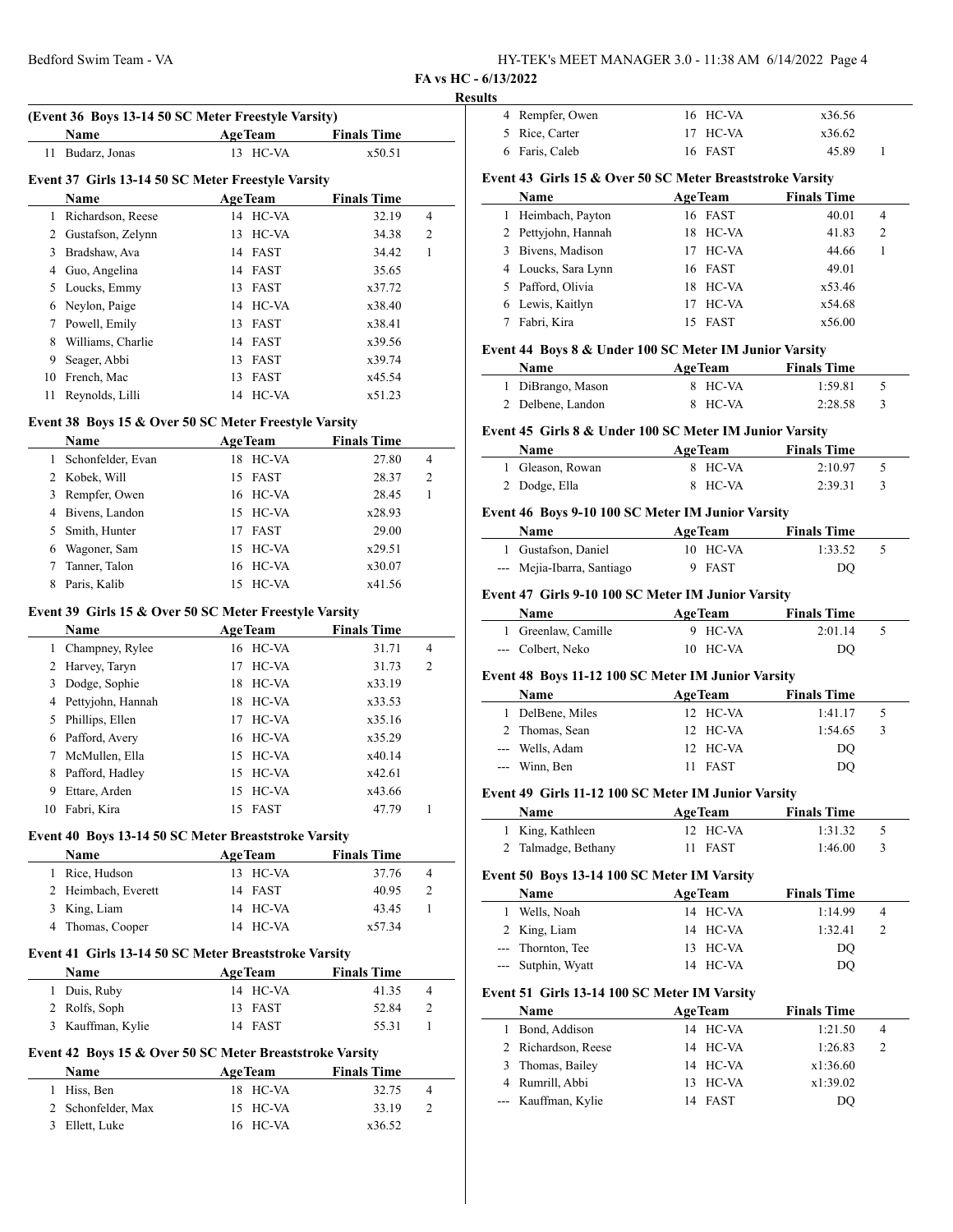# **FA vs HC - 6/13/2022**

|                       | Event 52 Boys 15 & Over 100 SC Meter IM Varsity                |                      |                    |                |
|-----------------------|----------------------------------------------------------------|----------------------|--------------------|----------------|
|                       | Name                                                           | <b>AgeTeam</b>       | <b>Finals Time</b> |                |
|                       | 1 Mills, Jack                                                  | 16 HC-VA             | 1:04.27            | 4              |
|                       | 2 Hiss, Ben                                                    | 18 HC-VA             | 1:07.57            | 2              |
|                       | 3 King, Luke                                                   | 17 HC-VA             | x1:14.50           |                |
|                       | Event 53 Girls 15 & Over 100 SC Meter IM Varsity               |                      |                    |                |
|                       | Name                                                           | <b>AgeTeam</b>       | <b>Finals Time</b> |                |
|                       | 1 Wagoner, Arleigh                                             | 17 HC-VA             | 1:18.59            | 4              |
|                       | 2 Mills, Anna                                                  | 15 HC-VA             | 1:22.06            | 2              |
|                       | 3 Maddox, Karsen                                               | 18 HC-VA             | x1:34.39           |                |
|                       | 4 Loucks, Sara Lynn                                            | 16 FAST              | 1:46.13            | 1              |
|                       | 5 Glickstein, Corine                                           | 15 HC-VA             | x1:57.19           |                |
|                       | Event 54 Boys 8 & Under 25 SC Meter Backstroke Junior Varsity  |                      |                    |                |
|                       | Name                                                           | <b>AgeTeam</b>       | <b>Finals Time</b> |                |
|                       | 1 McMullen, Virgil                                             | 7 HC-VA              | 27.68              | 5              |
|                       | 2 Tanner, Keaton                                               | 6 HC-VA              | 39.47              | 3              |
|                       | 3 Talmadge, Isaac                                              | 7 FAST               | 41.86              | $\overline{c}$ |
|                       | 4 Parker, Matteo                                               | 7 HC-VA              | x46.16             |                |
|                       | 5 Gleason, Maverick                                            | 6 HC-VA              | x58.08             |                |
|                       | Event 55 Girls 8 & Under 25 SC Meter Backstroke Junior Varsity |                      |                    |                |
|                       | Name                                                           | <b>AgeTeam</b>       | <b>Finals Time</b> |                |
|                       | 1 Pickeral, Charlotte                                          | 7 HC-VA              | 31.82              | 5              |
|                       | 2 Davis, Samantha                                              | 8 HC-VA              | 32.72              | 3              |
|                       | 3 DiBrango, Ava                                                | 6 HC-VA              | x32.76             |                |
|                       | 4 Kobek, Amelia                                                | 7 FAST               | 34.74              | 2              |
|                       | 5 Detwiler, Emma                                               | 8 HC-VA              | x35.71             |                |
|                       | 6 Dudley, Ivy                                                  | 7 HC-VA              | x44.53             |                |
| $7^{\circ}$           | Tinnell, Hadley                                                | 6 HC-VA              | x45.52             |                |
| 8                     | Dudley, Lexy                                                   | 6 HC-VA              | x1:15.46           |                |
|                       | Event 56 Boys 9-10 25 SC Meter Backstroke Junior Varsity       |                      |                    |                |
|                       | Name                                                           | <b>AgeTeam</b>       | <b>Finals Time</b> |                |
| $\mathbf{1}$          | Kappler, Carter                                                | 9 HC-VA              | 24.80              | 5              |
| 2                     | Thomas, Brandon                                                | 10 HC-VA             | 25.33              | 3              |
| 3                     | Rakos, Luke                                                    | 10 HC-VA             | x26.21             |                |
|                       | 4 Venable, Kolton                                              | 10 HC-VA             | x26.98             |                |
|                       | Smith, Tobin                                                   | HC-VA<br>9           | x27.90             |                |
| 5                     | Todd, Noah                                                     | 9 FAST               | 28.20              | 2              |
| 6                     |                                                                |                      | x28.54             |                |
| $7^{\circ}$           | Childrey, Jacob                                                | HC-VA<br>9.          |                    |                |
| 8                     | Thomas, Brodie                                                 | 10 HC-VA             | x29.93             |                |
| 9                     | Budarz, Seth                                                   | 10 HC-VA             | x31.89             |                |
|                       | 10 Detwiler, Ethan                                             | HC-VA<br>10          | x40.14             |                |
|                       | Davenport, Brooks                                              | HC-VA<br>10          | DQ                 |                |
|                       | Event 57 Girls 9-10 25 SC Meter Backstroke Junior Varsity      |                      |                    |                |
|                       | Name                                                           | <b>AgeTeam</b>       | <b>Finals Time</b> |                |
| 1                     | Willis, Emerson                                                | 10 HC-VA             | 24.10              | 5              |
| $\overline{2}$        | Spaulding, Eva                                                 | 9<br>HC-VA           | 27.10              | 3              |
| 3                     | Greenlaw, Camille                                              | 9 HC-VA              | x27.32             |                |
| $-$<br>$\overline{4}$ | Gillum, Lydia                                                  | 10 HC-VA             | x28.70             |                |
| 5                     | Mayhew, Hadley                                                 | 9 HC-VA              | x31.10             |                |
|                       | 6 Lewis, Hannah                                                | HC-VA<br>10          | x33.86             |                |
| 7                     | Eakkhattiyakorn, Tamara<br>Maschal, Josie                      | FAST<br>9<br>9 HC-VA | 35.61              | 2              |

| Event 58 Boys 11-12 50 SC Meter Backstroke Junior Varsity |                        |                   |                    |                |  |
|-----------------------------------------------------------|------------------------|-------------------|--------------------|----------------|--|
|                                                           | Name                   | <b>AgeTeam</b>    | <b>Finals Time</b> |                |  |
|                                                           | Wall, Brody            | HC-VA<br>11       | 47.26              | 5              |  |
|                                                           | Benson, Jet            | 12 HC-VA          | 49.63              | 3              |  |
| 3                                                         | Ballowe, Brody         | 12 FAST           | 56.07              | $\overline{2}$ |  |
| 4                                                         | Glickstein, Grant      | 12 HC-VA          | x56.31             |                |  |
|                                                           | 5 Parker, Aidan        | 12 FAST           | 59.08              | 1              |  |
| 6                                                         | Eakkhattiyakorn, Tyler | <b>FAST</b><br>11 | x1:01.83           |                |  |
|                                                           | Ancona, Luke           | HC-VA<br>11       | x1:06.06           |                |  |
| 8                                                         | Bradshaw, Wyatt        | <b>FAST</b><br>11 | x1:12.17           |                |  |
|                                                           | --- Nagy, Alex         | 12 HC-VA          | DO                 |                |  |
|                                                           | Jackson, Bryce         | 12 HC-VA          | DO.                |                |  |

#### **Event 59 Girls 11-12 50 SC Meter Backstroke Junior Varsity**

|   | Name                | <b>AgeTeam</b>    | <b>Finals Time</b> |                |
|---|---------------------|-------------------|--------------------|----------------|
|   | 1 King, Kathleen    | 12 HC-VA          | 41.05              | 5              |
|   | 2 Bond, Audrey Rose | 12 HC-VA          | 48.98              | 3              |
| 3 | Mayhew, Jillian     | 12 HC-VA          | x55.65             |                |
| 4 | Sutphin, Cyndel     | 12 HC-VA          | x58.11             |                |
|   | 5 Ghiotto, Roxy     | <b>FAST</b><br>11 | 1:00.42            | $\overline{2}$ |
| 6 | Lewis, Zoey         | 12 HC-VA          | x1:00.73           |                |
|   | Pafford, Addie      | HC-VA<br>11       | x1:02.84           |                |
| 8 | Stanley, Riley      | 12 HC-VA          | x1:05.63           |                |
| 9 | Winn, Lacy          | <b>FAST</b><br>11 | 1:06.75            | 1              |
|   | Gillum, Karis       | 12 HC-VA          | DQ                 |                |
|   | Fabri, Lacey        | <b>FAST</b><br>11 | DO                 |                |

#### **Event 60 Boys 13-14 100 SC Meter Backstroke Varsity**

| Name                |     | <b>AgeTeam</b> | <b>Finals Time</b> |                |
|---------------------|-----|----------------|--------------------|----------------|
| Kobek, Walker       | 13  | FAST           | 1:21.17            | 4              |
| 2 Houlihan, Logan   |     | 14 FAST        | 1:30.70            | $\overline{2}$ |
| 3 Bradshaw, Noble   | 13. | <b>FAST</b>    | x1:38.14           |                |
| 4 Tryall, Rock      | 13. | FAST           | x1:39.36           |                |
| 5 Stanley, Sam      |     | 14 HC-VA       | 1:39.73            |                |
| Thornton, Tee       | 13  | HC-VA          | 1:55.16            |                |
| Maschal, Jackson    | 13  | HC-VA          | x2:07.29           |                |
| --- Soistmann, Owen | 14  | FAST           | DO                 |                |

#### **Event 61 Girls 13-14 100 SC Meter Backstroke Varsity**

|    | Name                | AgeTeam     |  | <b>Finals Time</b> |                |
|----|---------------------|-------------|--|--------------------|----------------|
| 1. | Rumrill, Abbi       | 13 HC-VA    |  | 1:35.30            | 4              |
|    | 2 Thomas, Bailey    | 14 HC-VA    |  | 1:38.62            | $\overline{c}$ |
|    | 3 Neylon, Paige     | 14 HC-VA    |  | x1:42.66           |                |
|    | 4 Gustafson, Zelynn | 13 HC-VA    |  | x1:47.87           |                |
|    | 5 Loucks, Emmy      | 13 FAST     |  | 1:49.67            |                |
|    | 6 Bradshaw, Ava     | 14 FAST     |  | 1:52.25            |                |
|    | --- French, Mac     | <b>FAST</b> |  | DO                 |                |

#### **Event 62 Boys 15 & Over 100 SC Meter Backstroke Varsity**

| <b>Name</b>      | <b>AgeTeam</b> | <b>Finals Time</b> |  |
|------------------|----------------|--------------------|--|
| Wagoner, Sam     | 15 HC-VA       | 1:17.04            |  |
| 2 Bivens, Landon | 15 HC-VA       | 1:19.43            |  |
| 3 Smith, Hunter  | 17 FAST        | 1:21.13            |  |
| 4 Tanner, Talon  | 16 HC-VA       | x1:24.95           |  |
| 5 Maddox, Zack   | 16 HC-VA       | x1:27.07           |  |

## **Event 63 Girls 15 & Over 100 SC Meter Backstroke Varsity**

| Name          | <b>AgeTeam</b> | <b>Finals Time</b> |  |
|---------------|----------------|--------------------|--|
| 1 Mills. Anna | 15 HC-VA       | 1:22.66            |  |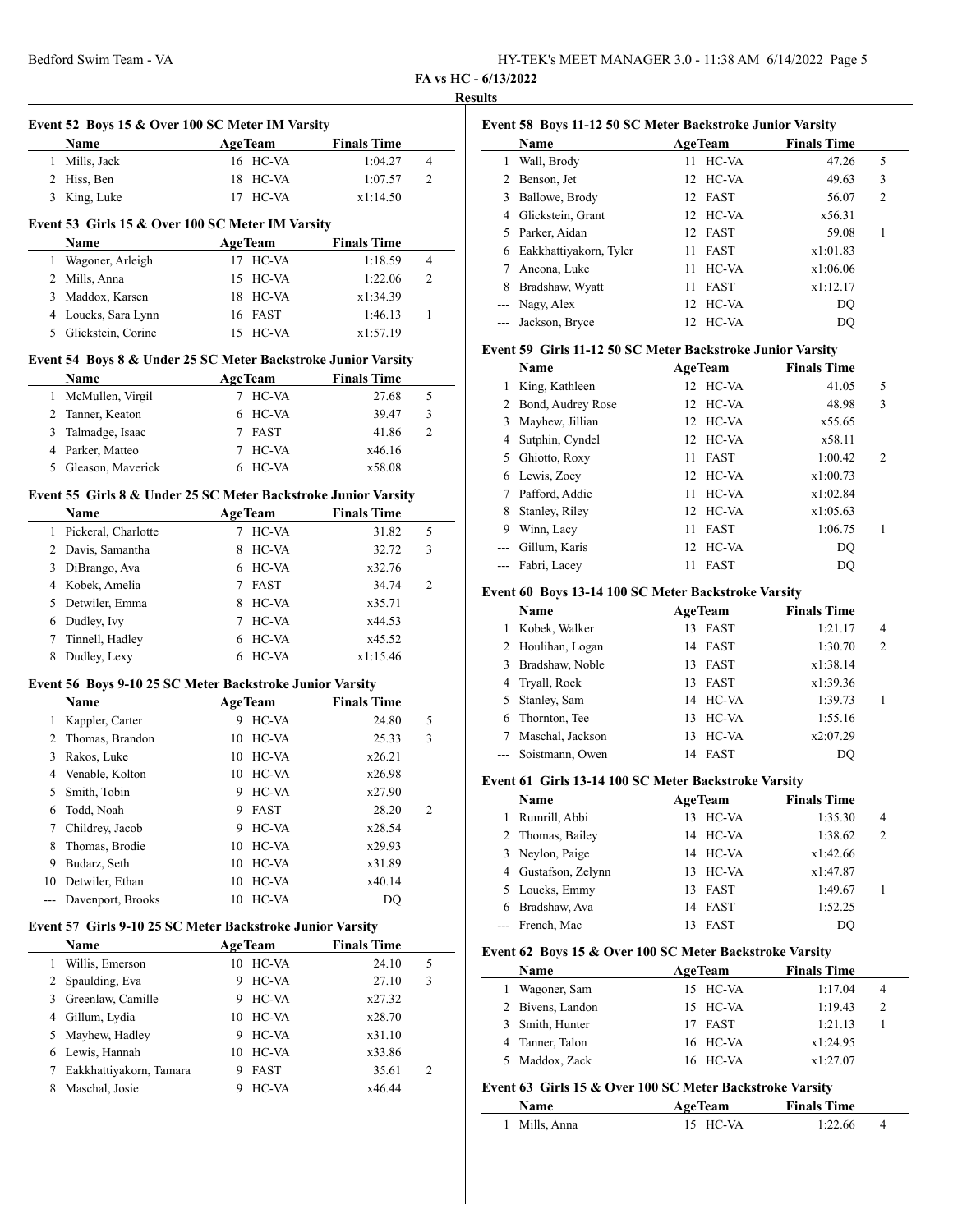| HY-TEK's MEET MANAGER 3.0 - 11:38 AM 6/14/2022 Page 6 |  |
|-------------------------------------------------------|--|
|-------------------------------------------------------|--|

**FA vs HC - 6/13/2022**

# Bedford Swim Team - VA **Result (Event 63 Girls 15 & Over 100 SC Meter Backstroke Varsity) Name Age Team Finals Time** 2 Champney, Rylee 16 HC-VA 1:22.78 2 3 Salazar, Ellie 15 HC-VA x1:27.23 4 Dodge, Sophie 18 HC-VA x1:27.95  $\overline{a}$ 5 Dodge, Anna 16 HC-VA x1:31.56 6 Pafford, Avery 16 HC-VA x1:44.58 7 Ettare, Arden 15 HC-VA x2:23.31 **Event 64 Boys 8 & Under 25 SC Meter Breaststroke Junior Varsity Name Age Team Finals Time** 1 DiBrango, Mason 8 HC-VA 26.14 5 2 Delbene, Landon 8 HC-VA 35.94 3 --- Wells, Sammy 7 HC-VA DQ **Event 65 Girls 8 & Under 25 SC Meter Breaststroke Junior Varsity Name Age Team Finals Time** 1 Gleason, Rowan 8 HC-VA 28.39 5 2 Pickeral, Charlotte 7 HC-VA 51.81 3 --- Dudley, Lexy 6 HC-VA DQ --- Rakos, Lucy 8 HC-VA DQ **Event 66 Boys 9-10 25 SC Meter Breaststroke Junior Varsity Name Age Team Finals Time** 1 Gustafson, Daniel 10 HC-VA 21.31 5 2 Mejia-Ibarra, Santiago 9 FAST 25.63 3 3 Patterson, Mason 9 HC-VA 26.76 2 4 Thomas, Brodie 10 HC-VA x28.16 5 Perault, Tye 9 HC-VA  $x31.37$ --- Parker, Jonluca 9 HC-VA DQ **Event 67 Girls 9-10 25 SC Meter Breaststroke Junior Varsity Name Age Team Finals Time** 1 Colbert, Neko 10 HC-VA 23.64 5 2 Snyder, Adalyn 9 FAST 27.03 3 3 Andrade, Emilia 10 FAST 29.22 2 4 Ettare, Charlotte 10 HC-VA 29.50 1 5 Dudley, Makenzie 10 HC-VA x38.27 --- Rempfer, Ava 10 HC-VA DQ --- Glickstein, Rachael 10 HC-VA DQ **Event 68 Boys 11-12 50 SC Meter Breaststroke Junior Varsity Name Age Team Finals Time** 1 Wells, Adam 12 HC-VA 42.50 5 2 Benson, Jet 12 HC-VA 44.14 3 3 Thomas, Sean 12 HC-VA x50.85  $\overline{a}$ 4 DelBene, Miles 12 HC-VA x1:01.54 5 Spaulding, Ezra 12 HC-VA x1:04.14 --- Winn, Ben 11 FAST DQ --- Spaulding, Ewan 11 HC-VA DQ **Event 69 Girls 11-12 50 SC Meter Breaststroke Junior Varsity Name Age Team Finals Time** 1 Richardson, Faith 12 HC-VA 43.71 5 2 Ayers, Sydney 11 HC-VA 57.50 3 3 Sutphin, Cyndel 12 HC-VA x57.64 4 Davis, Paige 12 HC-VA x57.84 5 Midkiff, Lani 11 HC-VA x58.01 6 Stengel, Krisiley 11 HC-VA x1:00.38 7 Stanley, Riley 12 HC-VA x1:02.14

| lts            |                                                            |                            |                               |                |
|----------------|------------------------------------------------------------|----------------------------|-------------------------------|----------------|
| 8              | Winn, Lacy                                                 | 11<br>FAST                 | 1:25.22                       | $\overline{c}$ |
|                | --- Lewis, Zoey                                            | 12<br>HC-VA                | DQ                            |                |
|                | --- Fabri, Lacey                                           | 11<br><b>FAST</b>          | DQ                            |                |
|                |                                                            |                            |                               |                |
|                | Event 70 Boys 13-14 100 SC Meter Breaststroke Varsity      |                            |                               |                |
| 1              | Name<br>Rice, Hudson                                       | <b>AgeTeam</b><br>13 HC-VA | <b>Finals Time</b><br>1:21.96 | 4              |
| 2              | King, Liam                                                 | HC-VA<br>14                | 1:39.43                       | 2              |
|                |                                                            |                            |                               |                |
|                | Event 71 Girls 13-14 100 SC Meter Breaststroke Varsity     |                            |                               |                |
|                | Name                                                       | <b>AgeTeam</b>             | <b>Finals Time</b>            |                |
| 1              | Duis, Ruby                                                 | 14 HC-VA                   | 1:33.02                       | 4              |
| 2              | Rolfs, Soph                                                | 13<br>FAST                 | 2:01.02                       | 2              |
|                | --- Guo, Angelina                                          | 14 FAST                    | DQ                            |                |
|                | Event 72 Boys 15 & Over 100 SC Meter Breaststroke Varsity  |                            |                               |                |
|                | Name                                                       | <b>AgeTeam</b>             | <b>Finals Time</b>            |                |
| 1              | Schonfelder, Max                                           | 15 HC-VA                   | 1:12.24                       | 4              |
| 2              | Hiss, Ben                                                  | 18<br>HC-VA                | 1:13.58                       | 2              |
| 3              | Rice, Carter                                               | HC-VA<br>17                | x1:19.60                      |                |
| 4              | Ellett, Luke                                               | HC-VA<br>16                | x1:23.13                      |                |
| 5              | Wagoner, Sam                                               | 15<br>HC-VA                | x1:23.38                      |                |
| 6              | Maddox, Zack                                               | 16<br>HC-VA                | x1:35.17                      |                |
| 7              | Faris, Caleb                                               | 16 FAST                    | 1:38.31                       | 1              |
|                |                                                            |                            |                               |                |
|                | Event 73 Girls 15 & Over 100 SC Meter Breaststroke Varsity |                            |                               |                |
|                | Name                                                       | <b>AgeTeam</b>             | <b>Finals Time</b>            |                |
| 1              | Wagoner, Arleigh                                           | 17 HC-VA                   | 1:26.23                       | 4              |
| 2<br>3         | Heimbach, Payton<br>Pettyjohn, Hannah                      | 16<br>FAST<br>18 HC-VA     | 1:27.06<br>1:33.34            | 2<br>1         |
| 4              |                                                            | 17 HC-VA                   | x1:37.02                      |                |
|                | Bivens, Madison<br>Maddox, Karsen                          |                            |                               |                |
| 5<br>6         | Pafford, Hadley                                            | HC-VA<br>18<br>15 HC-VA    | x1:44.74<br>x1:48.41          |                |
| 7              | Loucks, Sara Lynn                                          | FAST<br>16                 | 1:54.20                       |                |
| 8              | McMullen, Ella                                             | HC-VA<br>15                | x1:54.34                      |                |
| 9              | Pafford, Olivia                                            | HC-VA<br>18                | x2:02.72                      |                |
|                | 10 Lewis, Kaitlyn                                          | 17<br>HC-VA                | x2:03.55                      |                |
|                |                                                            |                            |                               |                |
|                |                                                            |                            |                               |                |
|                | Event 74 Boys 13-14 50 SC Meter Butterfly Varsity          |                            |                               |                |
|                | Name                                                       | <b>AgeTeam</b>             | <b>Finals Time</b>            |                |
| 1              | Snyder, Avery                                              | FAST<br>13                 | 34.17                         | 4              |
| 2              | Wells, Noah                                                | 14<br>HC-VA                | 34.39                         | 2              |
| 3              | Tryall, Rock                                               | FAST<br>13                 | 38.46                         | 1              |
| $\overline{a}$ | McMullen, Luke                                             | HC-VA<br>13                | $\rm DQ$                      |                |
|                | Event 75 Girls 13-14 50 SC Meter Butterfly Varsity         |                            |                               |                |
|                | Name                                                       | <b>AgeTeam</b>             | <b>Finals Time</b>            |                |
| 1              | Bond, Addison                                              | 14 HC-VA                   | 34.67                         | 4              |
| 2              | Bradshaw, Ava                                              | 14<br>FAST                 | 40.46                         | 2              |
| 3              | Kauffman, Kylie                                            | 14 FAST                    | 46.01                         | 1              |
|                | 4 Powell, Emily                                            | FAST<br>13                 | x49.86                        |                |
|                |                                                            |                            |                               |                |
|                | Event 76 Boys 15 & Over 50 SC Meter Butterfly Varsity      |                            |                               |                |
|                | Name                                                       | <b>AgeTeam</b>             | <b>Finals Time</b>            |                |
| 1              | Mills, Jack                                                | 16 HC-VA                   | 27.31                         | 4              |
| 2              | Smith, Josh                                                | 17<br>HC-VA                | 29.32                         | 2              |
| 3              | Schonfelder, Evan                                          | 18<br>HC-VA                | x29.84                        |                |
| 4<br>5         | Kobek, Will<br>Rice, Carter                                | 15<br>FAST<br>HC-VA<br>17  | 30.42<br>x32.71               | 1              |